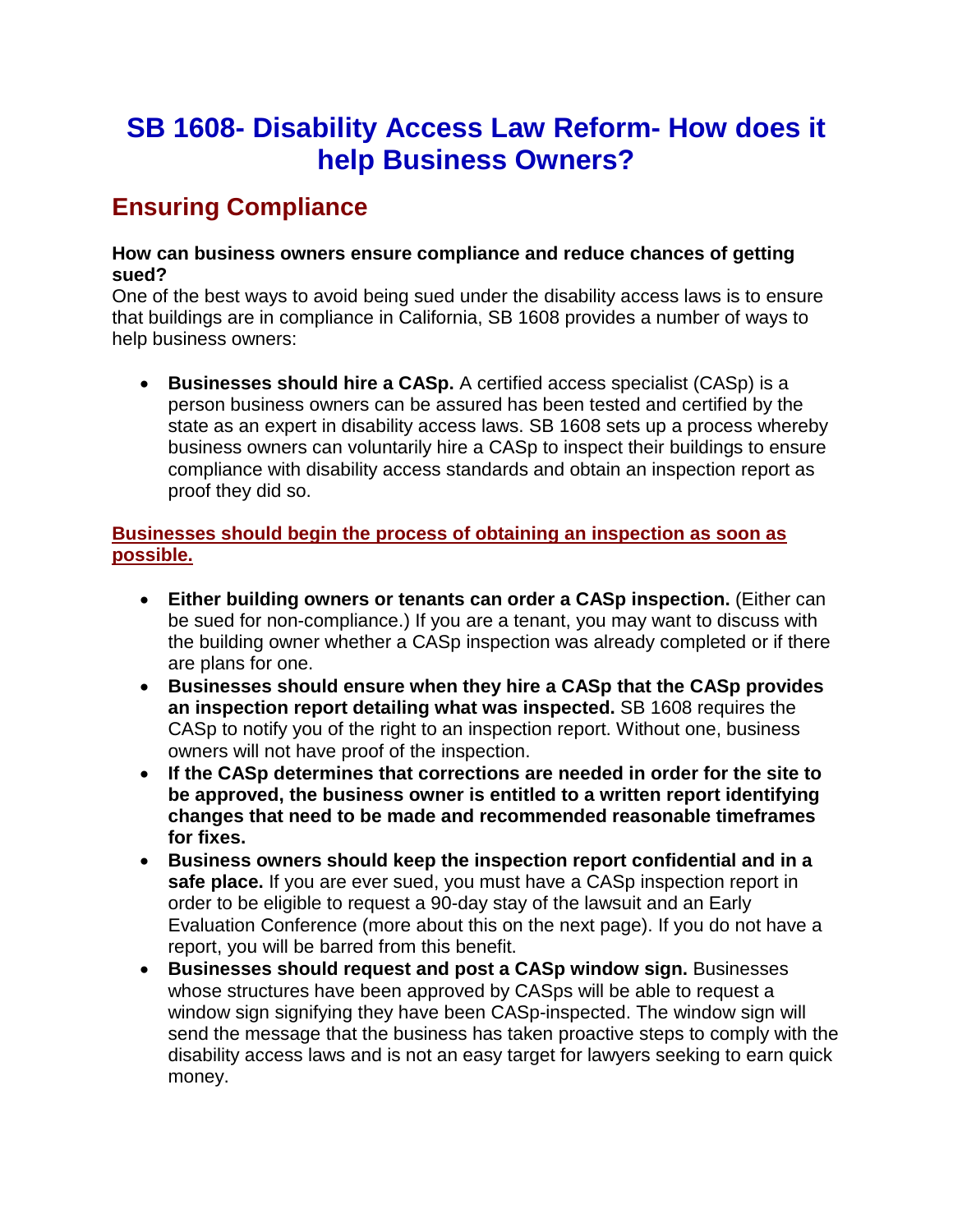- **Improved expertise in new construction and building inspections.** For the first time, there will be minimum continuing education requirements for building inspectors and architects on disability access laws, to help reduce the problem of new construction failing to comply. Moreover, by July 2010, local building inspection offices will be required to have at least one CASp on staff, available to provide consultation. Eventually all permitting and plan checks must be CASpinspected.
- **New state disability access commission part of the solution.** SB 1608 created a new California Commission on Disability Access (CCDA), which will be a 17-member state advisory commission made up of legislative and gubernatorial appointees from both the disability and business communities. The commission will be assigned the task of evaluating and providing recommendations on further disability access issues having an impact on the disability and business communities.

## **Resolving Lawsuits Early**

#### **If a business owner does get sued, how does SB 1608 help to encourage early resolution of the lawsuit?**

Even when businesses have reduced their chances of a lawsuit by hiring a CASp to ensure their building is in compliance and posting their CASp sign, unfortunately, there is never a 100 percent guarantee of not getting sued. However, SB 1608 gives CASpapproved businesses some tools for helping to resolve unnecessary litigation and encouraging early resolution.

- **90-day stay of the lawsuit and early evaluation conference.** Businesses that have been CASp-inspected before being sued — and only those businesses are entitled to request a 90-day stay of the lawsuit and an Early Evaluation Conference (EEC).
- **A stay is a temporary halting of all litigation.** A major benefit of halting litigation temporarily is that attorneys will not be able to engage in motions or discovery and other activities that incur expensive attorneys' fees.
- **The EEC is a court-run conference between the parties, at which the parties will have the opportunity to explore whether the lawsuit can be settled.** For example, if the lawsuit is based on an alleged violation that would be easy for the business to fix, and the business is willing to resolve the issue quickly, the parties will be able to discuss whether further litigation is necessary.
- **How to request the stay and EEC.** A defendant must file a request form with the court within 30 days of being sued. The appropriate form is required to be delivered with the lawsuit, but all necessary forms and instructions also will be made available on the state's court self-help website later this year. The court will grant the stay and EEC upon receipt of the request and schedule a time for the conference, within 50 days from the filing of the request. The plaintiff and defendant will be directed to appear in person at the time of the conference.